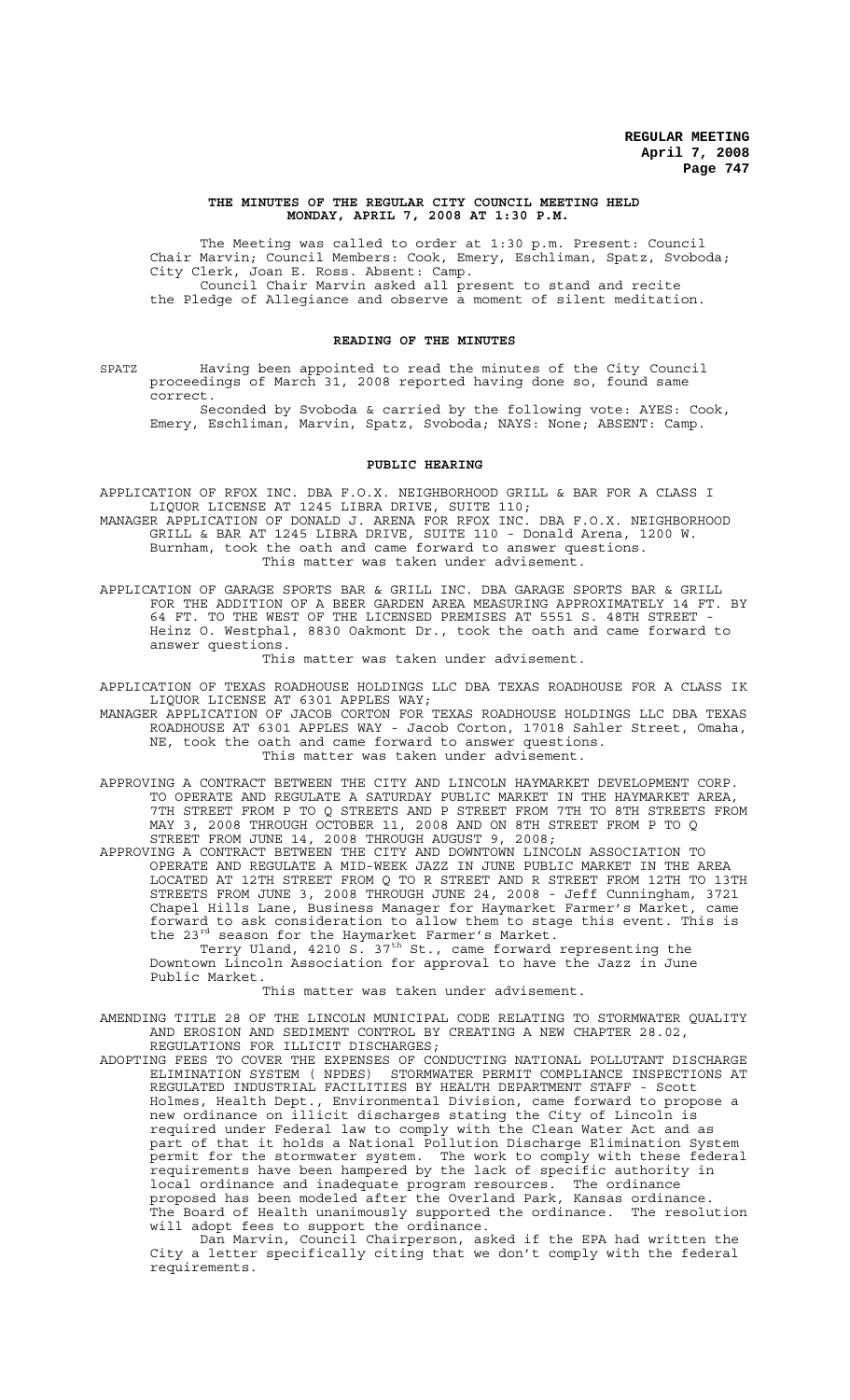> Mr. Holmes stated an 18 page audit report was received stating the City has to adopt this ordinance. Mr. Marvin asked if this was the same audit report that dealt with the mini SWPP (Stormwater Pollution Prevention)? Mr. Holmes answered yes. There was only one required action in

> that report all the others were recommendations. The required action of the City was to adopt this ordinance.

John Spatz, Council Member, asked what or where this language was based upon?

Mr. Holmes stated an ordinance adopted in Overland Park, Kansas was utilized. A lot of changes were made to it.

Mr. Spatz stated that on page 11, line 13, "upon presentation of proper credentials the Health Director may enter at reasonable times any premise building, facility, structure, property to determine compliance." Do we need any reasonable cause to inspect a business or facility?

Mr. Holmes answered the reasonable cause is that they hold a permit. In this case they already hold an NPS permit issued by the permit.<br>State.

Rick Peo, Law Department, came forward to recommend the resolution be delayed until next week when the ordinance is voted on.

Lt. Col. Jay Rutten, Environmental Engineer of the Nebraska Air National Guard, stated he was involved in meetings with the Health Department reviewing the ordinance and all their concerns which were met in the ordinance. He was in approval of the ordinance. This matter was taken under advisement.

CHANGE OF ZONE 3312 - APPLICATION OF RIDGE DEVELOPMENT COMPANY FOR A CHANGE OF ZONE FROM R-3 RESIDENTIAL DISTRICT TO B-2 PLANNED NEIGHBORHOOD BUSINESS DISTRICT ON PROPERTY GENERALLY LOCATED AT N. 14TH STREET AND FLETCHER AVE. (RELATED ITEMS 08-26, 08R-71);

USE PERMIT 135 - APPLICATION OF RIDGE DEVELOPMENT TO DEVELOP APPROXIMATELY 198,825 SQ. FT. OF RETAIL FLOOR AREA, WITH WAIVERS TO REDUCE THE FRONT YARD SETBACKS AND INTERNAL YARD SETBACKS, ON PROPERTY GENERALLY LOCATED AT N. 14TH STREET AND FLETCHER AVE. - DaNay Kalkowski, Seacrest & Kalkowski, 1111 Lincoln Mall, Suite 350, came forward representing Southview, Inc. and Northern Lights, LLC the owners of the property of North  $14^{th'}$  and Fletcher. It was stated that additional notes were drafted to be added to the plan and were submitted to the neighbors and the Planning Department for review. The neighbors, City, and clients were in agreement with these changes which specifically dealt with design standards, outdoor areas under lighted canopies, and the orientation of loud speakers to the neighborhood. They are requesting orientation of loud speakers to the neighborhood.<br>approval of the change of zone and use permit.

Jonathan Cook, Council Member, asked if the City Attorney has reviewed this?

Ms. Kalkowski answered yes.

J.R. Brown, 5501 Rockford Dr., North Hills Homeowners Association Board of Directors, came forward to say thank you for the opportunity to work out some of the technical details. The neighborhood is in full support of the Use Permit as amended, but shared a concern for neighbors along Kennedy Drive with the water level getting very high in a common drainageway and the pond. It is encroaching closer and closer to their property line. The neighbors don't have a maintenance plan for this area and hope the City took this into account.

Mr. Spatz thanked them for their efforts in this development.

Mr. Marvin asked who maintains this area?

Mr. Brown stated the association collects dues for the maintenance of all the common areas and the pond.

Ms. Kalkowski came forward to add the drainage area is directly to the east of Fletcher and the commercial property owners association will be sharing a portion of the cost of maintenance because they also have drainage that flows in that area.

Mr. Marvin thanked them for working this out.

This matter was taken under advisement.

# **\*\* END OF PUBLIC HEARING \*\***

# **COUNCIL ACTION**

#### **REPORTS OF CITY OFFICERS**

APPOINTING FRANCIS MOUL TO THE COMMUNITY FORESTRY ADVISORY BOARD FOR A THREE-EAR TERM EXPIRING AUGUST 17, 2010 CLERK read the following resolution, introduced by John Spatz, who moved its adoption: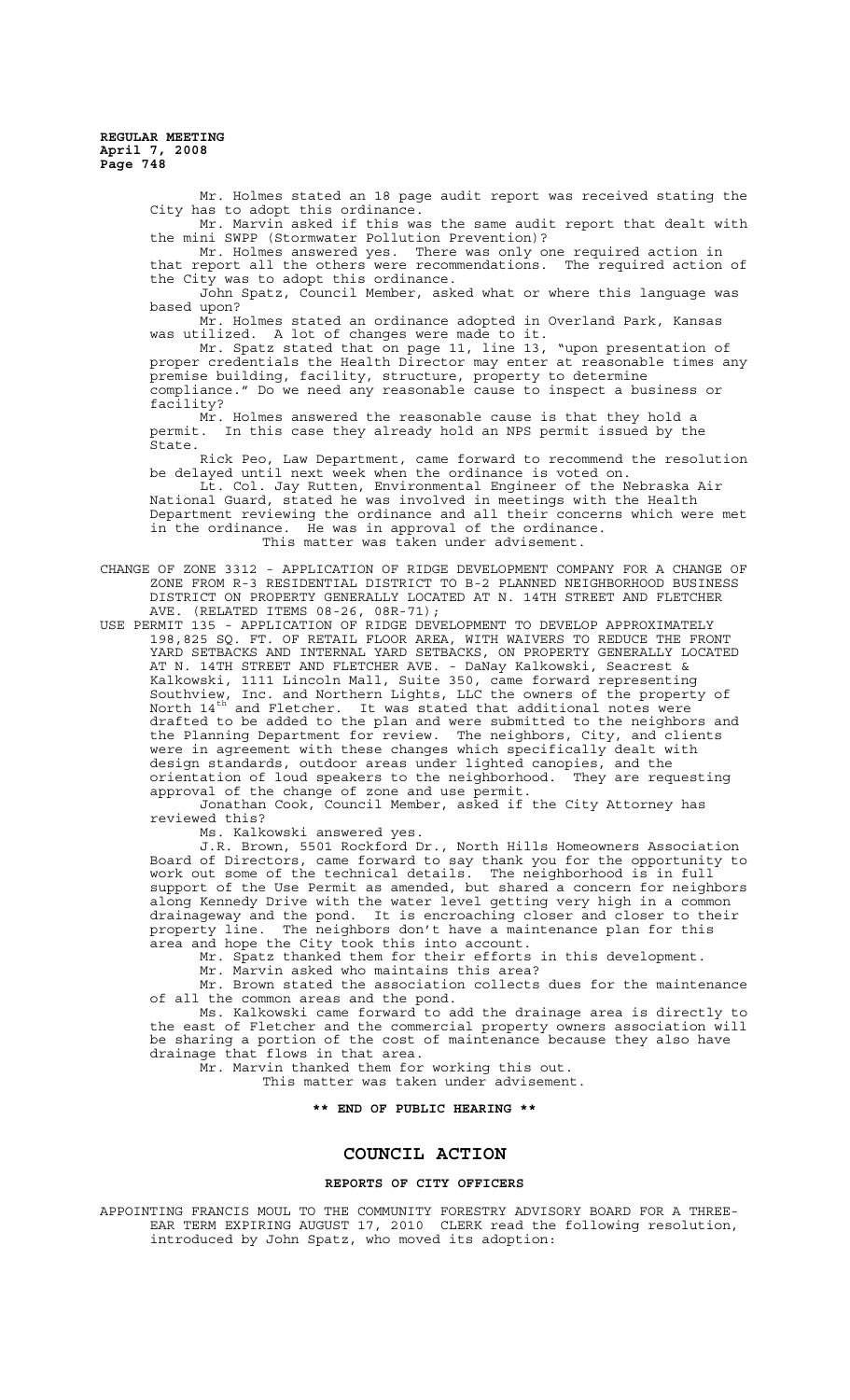A-84803 BE IT RESOLVED by the City Council of the City of Lincoln, Nebraska: That the appointment of Francis Moul to the Community Forestry Advisory Board for a three-year term expiring August 17, 2010 is hereby approved. Introduced by John Spatz (1999) and the Spatz (1999) introduced by John Spatz Seconded by Eschliman & carried by th e following vote: AYES: Cook, Emery, Eschliman, Marvin, Spatz, Svoboda; NAYS: None; ABSENT:

REQUEST OF PUBLIC WORKS TO SET A PUBLIC HEARING DATE OF MONDAY, APRIL 28, 2008, AT 5:30 P.M. AND PLACE ON THE FORMAL CITY COUNCIL AGENDA THE FOLLOWING:

Camp.

08-42 TO PROVIDE AUTHORITY TO CREATE AND CONSTRUCT AN 8-INCH SANITARY SEWER ALONG THE SOUTH SIDE OF L STREET AT APPROXIMATELY SOUTH 37 $^{\text{\tiny{TH}}}$  STREET AND ASSESS THE COSTS THEREOF AGAINST THE BENEFITTED PROPERTIES - CLERK requested a motion to approve the request of Public Works for hearing on April 28, 2008 at 5:30 p.m.

- SPATZ So moved. Seconded by Eschliman & carried by the following vote: AYES: Cook, Emery, Eschliman, Marvin, Spatz, Svoboda; NAYS: None; ABSENT: Camp.
- AFFIDAVIT OF MAILING FOR BOARD OF EQUALIZATION FOR NORTH 27 $^{TH}$  STREET MAINTENANCE IMPROVEMENT DISTRICT - CLERK presented said report which was placed on file in the Office of the City Clerk.

AFFIDAVIT OF MAILING FOR BOARD OF EQUALIZATION FOR UNIVERSITY PLACE MAINTENANCE BUSINESS IMPROVEMENT DISTRICT - CLERK presented said report which was placed on file in the Office of the City Clerk.

- CLERK'S LETTER AND MAYOR'S APPROVAL OF ORDINANCES & RESOLUTIONS PASSED BY COUNCIL ON MARCH 24, 2008 - CLERK presented said report which was placed on file in the Office of the City Clerk.
- REPORT FROM CITY TREASURER OF CASH ON HAND AT THE CLOSE OF BUSINESS FEBRUARY 29, 2008 - CLERK presented said report which was placed on file in the Office of the City Clerk. **(5-21)**
- LINCOLN WATER & WASTEWATER SYSTEM RECAPITULATION OF DAILY CASH RECEIPTS FOR MARCH 2008 - CLERK presented said report which was placed on file in the Office of the City Clerk. **(8-71)**

#### **PETITIONS & COMMUNICATIONS**

SETTING THE HEARING DATE OF MONDAY, APRIL 21, 2008 AT 1:30 P.M. FOR APPLICATION OF LUEDTKE-THORSON INVESTMENTS, INC. DBA SUITE 1 PUB & PIZZA FOR A CLASS C LIQUOR LICENSE LOCATED AT 311 N.  $8^{TH}$  STREET - CLERK read the following resolution, introduced by Ken Svoboda, who moved its

adoption:<br>A-84804 BE  $A-84804$  BE IT RESOLVED by the City -Council, of the City of Lincoln, that a hearing date is hereby set for Mon., April 21, 2008 at 1:30 p.m. or as soon thereafter as possible in the City Council Chambers, County-City Building, 555 S. 10<sup>th</sup> St., Lincoln, NE, for Application of Luedtke-Thorson Investments, Inc. dba Suite 1 Pub & Pizza for a Class C liquor license located at  $311$  N.  $8^{th}$  Street. If the Police Dept. is unable to complete the investigation by

said time, a new hearing date will be set. Introduced by Ken Svoboda

Seconded by Spatz & carried by the following vote: AYES: Cook, Emery, Eschliman, Marvin, Spatz, Svoboda; NAYS: None; ABSENT: Camp.

- SETTING HEARING DATE OF MONDAY, APRIL 21, 2008 AT 1:30 P.M. FOR APPLICATION OF U.R. ROCKIN, INC. DBA THE ROCK OF LINCOLN FOR A CLASS C LIQUOR LICENSE LOCATED AT 2137 CORNHUSKER HIGHWAY - CLERK read the following resolution, introduced by Ken Svoboda, who moved its adoption:
- A-84805 BE IT RESOLVED by the City Council, of the City of Lincoln, that a hearing date is hereby set for Mon., April 21, 2008 at 1:30 p.m. or as soon thereafter as possible in the City Council Chambers, County-City Building, 555 S. 10<sup>th</sup> St., Lincoln, NE, for Application of U.R. Rockin, Inc. dba The Rock of Lincoln for a Class C liquor license located at 2137 Cornhusker Highway.

If the Police Dept. is unable to complete the investigation by said time, a new hearing date will be set.

Introduced by Ken Svoboda Seconded by Spatz & carried by the following vote: AYES: Cook, Emery, Eschliman, Marvin, Spatz, Svoboda; NAYS: None; ABSENT: Camp.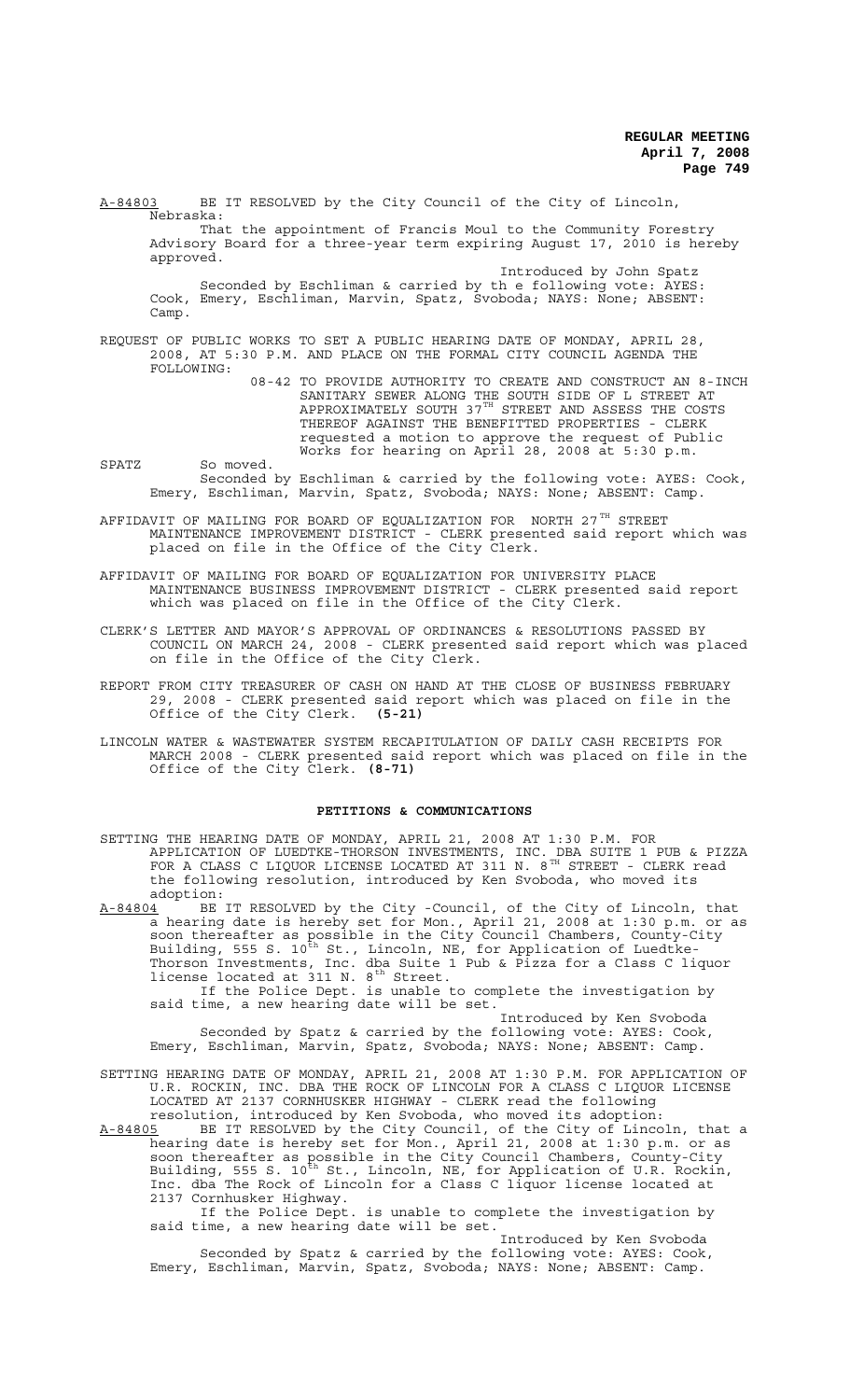## **MISCELLANEOUS BUSINESS - NONE**

### **LIQUOR RESOLUTIONS**

APPLICATION OF RFOX INC. DBA F.O.X. NEIGHBORHOOD GRILL & BAR FOR A CLASS I LIQUOR LICENSE AT 1245 LIBRA DRIVE, SUITE 110 - CLERK read the following resolution, introduced by John Spatz, who moved its adoption for

approval:<br><u>A-84806</u> BE BE IT RESOLVED by the City Council of the City of Lincoln, Nebraska:

That after hearing duly had as required by law, consideration of the facts of this application, the Nebraska Liquor Control Act, and the pertinent City ordinances, the City Council recommends that the application of RFox Inc. dba F.O.X. Neighborhood Grill & Bar for a Class "I" liquor license at 1245 Libra Drive, Suite 110, Lincoln, Nebraska, for the license period ending April 30, 2009, be approved with the condition that the premise complies in every respect with all city and state regulations. The City Clerk is directed to transmit a copy of this resolution to the Nebraska Liquor Control Commission.

Introduced John Spatz

Seconded by Emery & carried by the following vote: AYES: Cook, Emery, Eschliman, Marvin, Spatz, Svoboda; NAYS: None; ABSENT: Camp.

MANAGER APPLICATION OF DONALD J. ARENA FOR RFOX INC. DBA F.O.X. NEIGHBORHOOD GRILL & BAR AT 1245 LIBRA DRIVE, SUITE 110 - CLERK read the following resolution, introduced by John Spatz, who moved its adoption for approval:<br><u>A-84807</u> WHE

WHEREAS, RFox Inc. dba F.O.X. Neighborhood Grill & Bar located at 1245 Libra Drive, Suite 110, Lincoln, Nebraska has been approved for a Retail Class "I" liquor license, and now requests that Donald J. Arena be named manager;

WHEREAS, Donald J. Arena appears to be a fit and proper person to manage said business.

NOW, THEREFORE, BE IT RESOLVED by the City Council of the City of Lincoln, Nebraska:

That after hearing duly had as required by law, consideration of the facts of this application, the Nebraska Liquor Control Act, and the pertinent City ordinances, the City Council recommends that Donald J. Arena be approved as manager of this business for said licensee. The City Clerk is directed to transmit a copy of this resolution to the Nebraska Liquor Control Commission.

Introduced by John Spatz Seconded by Emery & carried by the following vote: AYES: Cook, Emery, Eschliman, Marvin, Spatz, Svoboda; NAYS: None; ABSENT: Camp.

APPLICATION OF GARAGE SPORTS BAR & GRILL INC. DBA GARAGE SPORTS BAR & GRILL FOR THE ADDITION OF A BEER GARDEN AREA MEASURING APPROXIMATELY 14 FT. BY 64 FT. TO THE WEST OF THE LICENSED PREMISES AT 5551 S. 48TH STREET - CLERK read the following resolution, introduced by John Spatz, who moved its adoption for approval:<br>A-84808 BE IT RESOLVED by th

BE IT RESOLVED by the City Council of the City of Lincoln, Nebraska:

That after hearing duly had as required by law, consideration of the facts of this application, the Nebraska Liquor Control Act, and the pertinent City ordinances, the City Council recommends that the application of Garage Sports Bar & Grill Inc. dba Garage Sports Bar & Grill to expand its licensed premises by the addition of an area measuring approximately 14 feet by 64 feet to the west of the presently licensed premises located at 5551 S. 48th Street, Lincoln, Nebraska, be approved with the condition that the premise complies in every respect with all City and State regulations.

BE IT FURTHER RESOLVED that the City Clerk is directed to transmit a copy of this resolution to the Nebraska Liquor Control Commission. Introduced by John Spatz

Seconded by Emery & carried by the following vote: AYES: Cook, Emery, Eschliman, Marvin, Spatz, Svoboda; NAYS: None; ABSENT: Camp.

APPLICATION OF TEXAS ROADHOUSE HOLDINGS LLC DBA TEXAS ROADHOUSE FOR A CLASS IK LIQUOR LICENSE AT 6301 APPLES WAY - CLERK read the following resolution, introduced by John Spatz, who moved its adoption for approval:

A-84809 BE IT RESOLVED by the City Council of the City of Lincoln,  $A-84809$  BE<br>Nebraska:

That after hearing duly had as required by law, consideration of the facts of this application, the Nebraska Liquor Control Act, and the pertinent City ordinances, the City Council recommends that the application of Texas Roadhouse Holdings LLC dba Texas Roadhouse for a Class "IK" liquor license at 6301 Apples Way, Lincoln, Nebraska, for the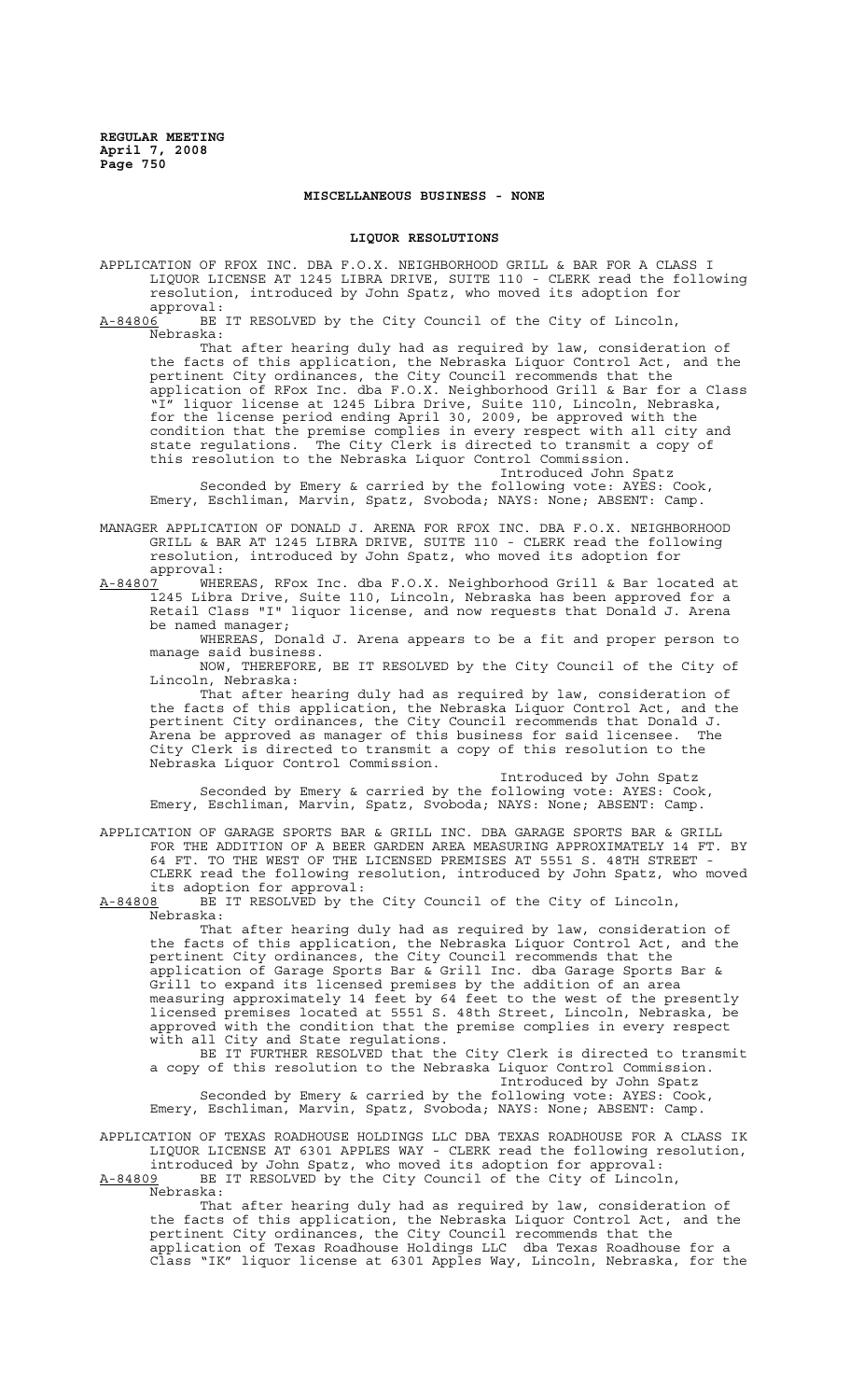license period ending April 30, 2009, be approved with the condition that the premise complies in every respect with all city and state regulations. The City Clerk is directed to transmit a copy of this resolution to the Nebraska Liquor Control Commission.

Introduced by John Spatz

Seconded by Emery & carried by the following vote: AYES: Cook, Emery, Eschliman, Marvin, Spatz, Svoboda; NAYS: None; ABSENT: Camp.

MANAGER APPLICATION OF JACOB CORTON FOR TEXAS ROADHOUSE HOLDINGS LLC DBA TEXAS ROADHOUSE AT 6301 APPLES WAY - CLERK read the following resolution, introduced by John Spatz, who moved its adoption for approval:

A-84810 WHEREAS, Texas Roadhouse Holdings LLC dba Texas Roadhouse located at 6301 Apples Way, Lincoln, Nebraska has been approved for a Retail Class "IK" liquor license, and now requests that Jacob Corton be named manager;

WHEREAS, Jacob Corton appears to be a fit and proper person to manage said business.

NOW, THEREFORE, BE IT RESOLVED by the City Council of the City of Lincoln, Nebraska:

That after hearing duly had as required by law, consideration of the facts of this application, the Nebraska Liquor Control Act, and the pertinent City ordinances, the City Council recommends that Jacob Corton be approved as manager of this business for said licensee. The City Clerk is directed to transmit a copy of this resolution to the Nebraska Liquor Control Commission.

Introduced by John Spatz Seconded by Emery & carried by the following vote: AYES: Cook, Emery, Eschliman, Marvin, Spatz, Svoboda; NAYS: None; ABSENT: Camp.

## **ORDINANCES - 2ND READING & RELATED RESOLUTIONS (as required)**

- APPROVING A CONTRACT BETWEEN THE CITY AND LINCOLN HAYMARKET DEVELOPMENT CORP. TO OPERATE AND REGULATE A SATURDAY PUBLIC MARKET IN THE HAYMARKET AREA, 7TH STREET FROM P TO Q STREETS AND P STREET FROM 7TH TO 8TH STREETS FROM MAY 3, 2008 THROUGH OCTOBER 11, 2008 AND ON 8TH STREET FROM P TO Q STREET FROM JUNE 14, 2008 THROUGH AUGUST 9, 2008 - CLERK read an ordinance, introduced by John Spatz, accepting and approving the Contract between the City of Lincoln, Nebraska, a municipal corporation, and the Lincoln Haymarket Development Corporation for establishment and regulation of a Saturday public market in the Haymarket area, 7<sup>th</sup> Street from P to Q Streets and P Street from  $7^{th}$  to  $8^{th}$  Streets, from May 3, 2008 through October 11, 2008, and on  $8^{th}$  Street from P to Q Street from June 14, 2008 through August 9, 2008, and authorizing the Mayor to sign such Contract on behalf of the City, the second time.
- APPROVING A CONTRACT BETWEEN THE CITY AND DOWNTOWN LINCOLN ASSOCIATION TO OPERATE AND REGULATE A MID-WEEK JAZZ IN JUNE PUBLIC MARKET IN THE AREA LOCATED AT 12TH STREET FROM Q TO R STREET AND R STREET FROM 12TH TO 13TH STREETS FROM JUNE 3, 2008 THROUGH JUNE 24, 2008 - CLERK read an ordinance, introduced by John Spatz, accepting and approving the Public Market Contract between the City of Lincoln, Nebraska and Downtown Lincoln Association for establishment and regulation of a Jazz in June public market in the Marketplace area,  $12^{\text{th}}$  Street from Q to R Streets and R Street from  $12^{\text{th}}$  to  $13^{\text{th}}$  Streets, on each Tuesday from June 3, 2008 through June 24, 2008, and authorizing the Mayor to sign such Contract on behalf of the City, the second time.
- AMENDING TITLE 28 OF THE LINCOLN MUNICIPAL CODE RELATING TO STORMWATER QUALITY AND EROSION AND SEDIMENT CONTROL BY CREATING A NEW CHAPTER 28.02, REGULATIONS FOR ILLICIT DISCHARGES - CLERK read an ordinance, introduced by John Spatz, amending Title 28 of the Lincoln Municipal Code relating to stormwater quality and erosion and sediment control by creating a new Chapter 28.02, Regulations for Illicit Discharges, the second time.

#### **PUBLIC HEARING RESOLUTIONS**

- ADOPTING FEES TO COVER THE EXPENSES OF CONDUCTING NATIONAL POLLUTANT DISCHARGE ELIMINATION SYSTEM ( NPDES) STORMWATER PERMIT COMPLIANCE INSPECTIONS AT REGULATED INDUSTRIAL FACILITIES BY HEALTH DEPARTMENT STAFF - PRIOR to reading:
- COOK Moved to delay action on Bill No. 08R-84 for one week to 4/14/08 in order to have action with Bill No. 08-36.

Seconded by Emery & carried by the following vote: AYES: Cook, Emery, Eschliman, Marvin, Spatz, Svoboda; NAYS: None; ABSENT: Camp.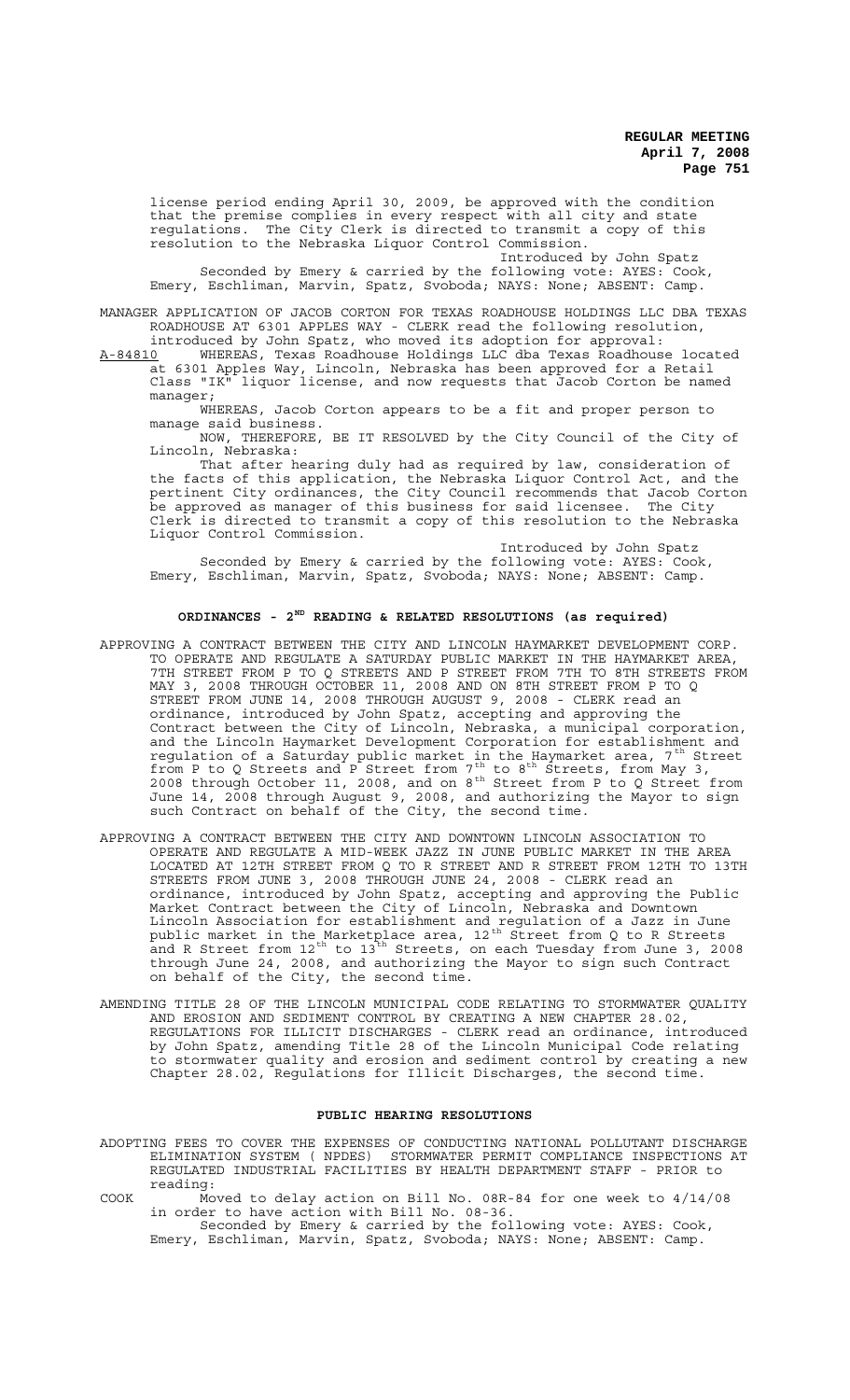## **PUBLIC HEARING ORDINANCES - 3rd READING & RELATED RESOLUTIONS (as required)**

CHANGE OF ZONE 3312 – APPLICATION OF RIDGE DEVELOPMENT COMPANY FOR A CHANGE OF ZONE FROM R-3 RESIDENTIAL DISTRICT TO B-2 PLANNED NEIGHBORHOOD BUSINESS DISTRICT ON PROPERTY GENERALLY LOCATED AT N. 14TH STREET AND FLETCHER AVE. (RELATED ITEMS 08-26, 08R-71) (ACTION DATE: 3/24/08) - CLERK read an ordinance, introduced by Jonathan Cook, amending the Lincoln Zoning District Maps attached to and made a part of Title 27 of the Lincoln Municipal Code, as provided by Section 27.05.020 of the Lincoln Municipal Code, by changing the boundaries of the districts established and shown thereon, the third time.

COOK Moved to pass the ordinance as read. Seconded by Svoboda & carried by the following vote: AYES: Cook, Emery, Eschliman, Spatz, Svoboda; NAYS: None; ABSENT: Camp; ABSTAINED: Marvin.

The ordinance, being numbered **#19066**, is recorded in Ordinance Book #26, Page

USE PERMIT 135 – APPLICATION OF RIDGE DEVELOPMENT TO DEVELOP APPROXIMATELY 198,825 SQ. FT. OF RETAIL FLOOR AREA, WITH WAIVERS TO REDUCE THE FRONT YARD SETBACKS AND INTERNAL YARD SETBACKS, ON PROPERTY GENERALLY LOCATED AT N. 14TH STREET AND FLETCHER AVE. (RELATED ITEMS 08-26, 08R-71) (ACTION DATE: 3/24/08)- PRIOR to reading:

COOK Moved to amend Bill No. 08R-71 in the following manner: On page 4, between lines 4 and 5, insert the following language, and renumber paragraphs 2 through 7.

(b) Permittee must revise the site plan to add the following General Notes:

30. PRIOR TO RECEIVING A BUILDING PERMIT FOR A BUILDING OF LESS THAN 30,000 SQUARE FEET OF FLOOR AREA, THE ARCHITECT OF RECORD FOR THE BUILDING PLANS SHALL CERTIFY THAT THE BUILDING'S ARCHITECTURAL DESIGN AND FEATURES COMPLY WITH ONE OF

THE FOLLOWING TWO CONDITIONS:<br>A. THE BUILDIN THE BUILDING'S ARCHITECTURAL DESIGN AND FEATURES MEET ALL OF THE FOLLOWING ITEMS:

i. The building shall be faced with a minimum of 20% brick or stone (including cultured stone) in the buff/earth tone color range or shades thereof, and the remainder of the building shall be constructed of one or more of the following in a color range compatible with the brick or stone masonry: split-face concrete masonry architectural pre-cast, synthetic stucco, EIFS, hardy plank siding, cast-in-place concrete with a brick masonry veneer, or pre-cast concrete with a brick masonry veneer.

ii. The roof of the building shall be flat sloped with a minimum slope of 4:12, or a combination of flat and sloped. The roof material for sloped roofs shall be high quality upscale asphalt shingles, synthetic slate shingles or standing seam metal, and shall be a color compatible with the brick or stone masonry.<br>iii

All mechanical units and condensing units shall be visually screened from public view. iv. All trash dumpsters shall be screened on

three sides with a masonry screen wall.

B. THE BUILDING'S ARCHITECTURAL FEATURES AND DESIGN ARE APPROVED BY THE DIRECTOR OF PLANNING AS ACHIEVING AN APPEARANCE THAT IS SUBSTANTIALLY EQUIVALENT TO MEETING THE CONDITIONS IN A. ABOVE.

31. PRIOR TO RECEIVING A BUILDING PERMIT FOR A BUILDING OF 30,000 OR MORE SQUARE FEET OF FLOOR AREA, THE ARCHITECT OF RECORD FOR THE BUILDING PLANS SHALL CERTIFY THAT THE BUILDING'S ARCHITECTURAL DESIGN AND FEATURES COMPLY WITH ONE OF THE FOLLOWING TWO CONDITIONS:

A. THE BUILDING'S ARCHITECTURAL DESIGN AND FEATURES MEET ALL OF THE FOLLOWING ITEMS:

i The building shall be constructed of one or more of the following in the buff/earth tone color range or shades thereof: brick, stone (including cultured stone), split-face concrete masonry, architectural pre-cast, synthetic stucco, EIFS, hardy plank siding, cast-in-place concrete with a brick masonry veneer, or pre-cast concrete with a brick masonry veneer.

ii. The roof of the building shall be flat, sloped with a minimum slope of 4:12, or a combination of flat and sloped. The roof material for sloped roofs shall be high quality upscale asphalt shingles, synthetic slate shingles or standing seam metal, and shall be a color compatible with the brick or stone masonry.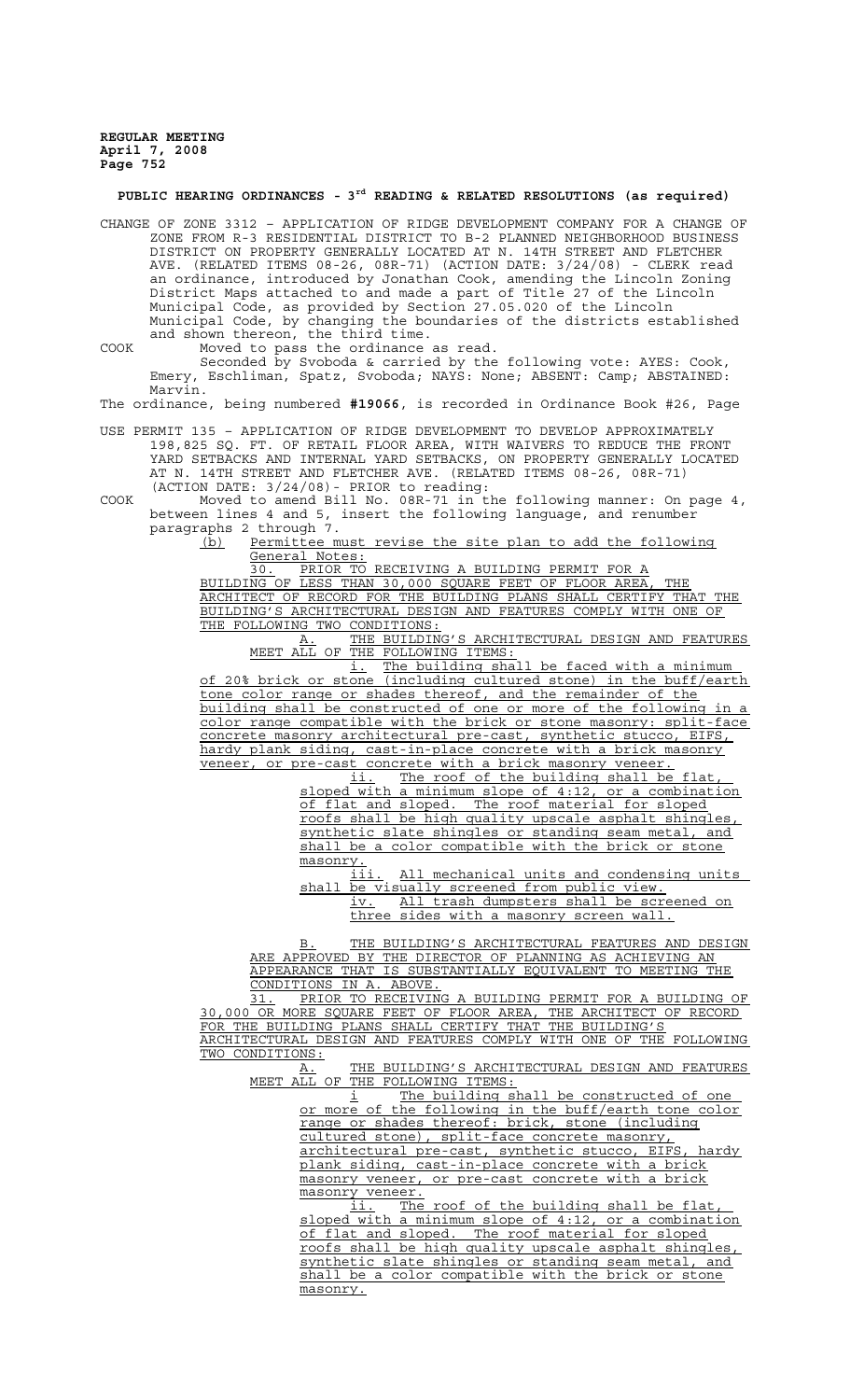iii. All mechanical units and condensing units shall be visually screened from public view.

iv. All trash dumpsters shall be screened on three sides with a masonry screen wall.

B. THE BUILDING'S ARCHITECTURAL FEATURES AND DESIGN ARE APPROVED BY THE DIRECTOR OF PLANNING AS ACHIEVING AN APPEARANCE THAT IS SUBTANTIALLY EQUIVALENT TO MEETING CONDITIONS IN A. ABOVE.

32. Outdoor areas under lighted canopies, such as gas pump islands and ATM bays, shall not exceed average maintained illuminance of 20 footcandles. If any portion of the canopy area is within 500 feet of residential zoning, the average maintained illuminance shall not exceed 20 footcandles and the luminaires shall be full cutoff for the entire canopy area. 33. No drive-thru loudspeaker shall be oriented to face

Fletcher Avenue.

Seconded by Eschliman & carried by the following vote: AYES: Cook, Emery, Eschliman, Marvin, Spatz, Svoboda; NAYS: None; ABSENT: Camp.

CLERK Read the following resolution, introduced by Jonathan Cook, who moved its adoption:

A-84811 WHEREAS, Ridge Development Company has submitted an application in accordance with Section 27.27.090 of the Lincoln Municipal Code designated as Use Permit No. 135 to develop 198,825 square feet of retail floor area, including requested waivers to adjust the internal yard setbacks within individual building lots, on property generally located at N. 14th Street and Fletcher Avenue, legally described as follows:

> The remaining portion of Outlot "C", North Hills 5th Addition, located in the Northwest Quarter of Section 1, Township 10 North, Range 6 East of the 6th P.M., City of Lincoln, Lancaster County, Nebraska, and more particularly described as follows:

Commencing at the southwest corner of said Outlot "C", said point being on the east line of North 14th Street right-of-way and on the north line of Fletcher Avenue right-of-way, said point being the true point of beginning; thence northerly along the west line of said remaining portion of Outlot "C", said line being the east line of North 14th Street right-of-way, said line being 65.00 feet east of and parallel with the west line of said Northwest Quarter on an assumed bearing of north 00 degrees 08 minutes 46 seconds west, a distance of 274.86 feet to a point of deflection; thence north 09 degrees 44 minutes 54 seconds east along a west line of said remaining portion of Outlot "C", said line being an east line of said right-of-way, a distance of 324.57 feet to a point of deflection; thence north 53 degrees 25 minutes 21 seconds east along a northwest line of said remaining portion of Outlot "C", said line being a southeast line of Interstate 80 right-of-way, a distance of 979.37 feet to the northwest corner of said remaining portion of Outlot "C", said point being on the north line of said Northwest Quarter; thence south 89 degrees 49 minutes 08 seconds east along a north line of said remaining portion of Outlot "C", said line being a north line of said Northwest Quarter, a distance of 424.96 feet to the northeast corner of said remaining portion of Outlot "C", said point being on the west line of Fletcher Avenue rightof-way, said point being a point of curvature of a non-tangent curve in a counter clockwise direction having a radius of 1,070.00 feet, a central angle of 10 degrees 02 minutes 20 seconds, an arc distance of 187.48 feet along an east line of said remaining portion of Outlot "C", a tangent length of 93.98 feet, a chord bearing of south 30 degrees 22 minutes 27 seconds west, and a chord distance of 187.24 feet to a point of tangency; thence south 25 degrees 21 minutes 17 seconds west along a southeast line of said remaining portion of Outlot "C", said line being a northwest line of said right-of-way, a distance of 157.47 feet to a point of deflection; thence south 70 degrees 21 minutes 16 seconds west along a south line of said remaining portion of Outlot "C", said line being a north line of said right-of-way, a distance of 15.63 feet to a point of deflection; thence north 64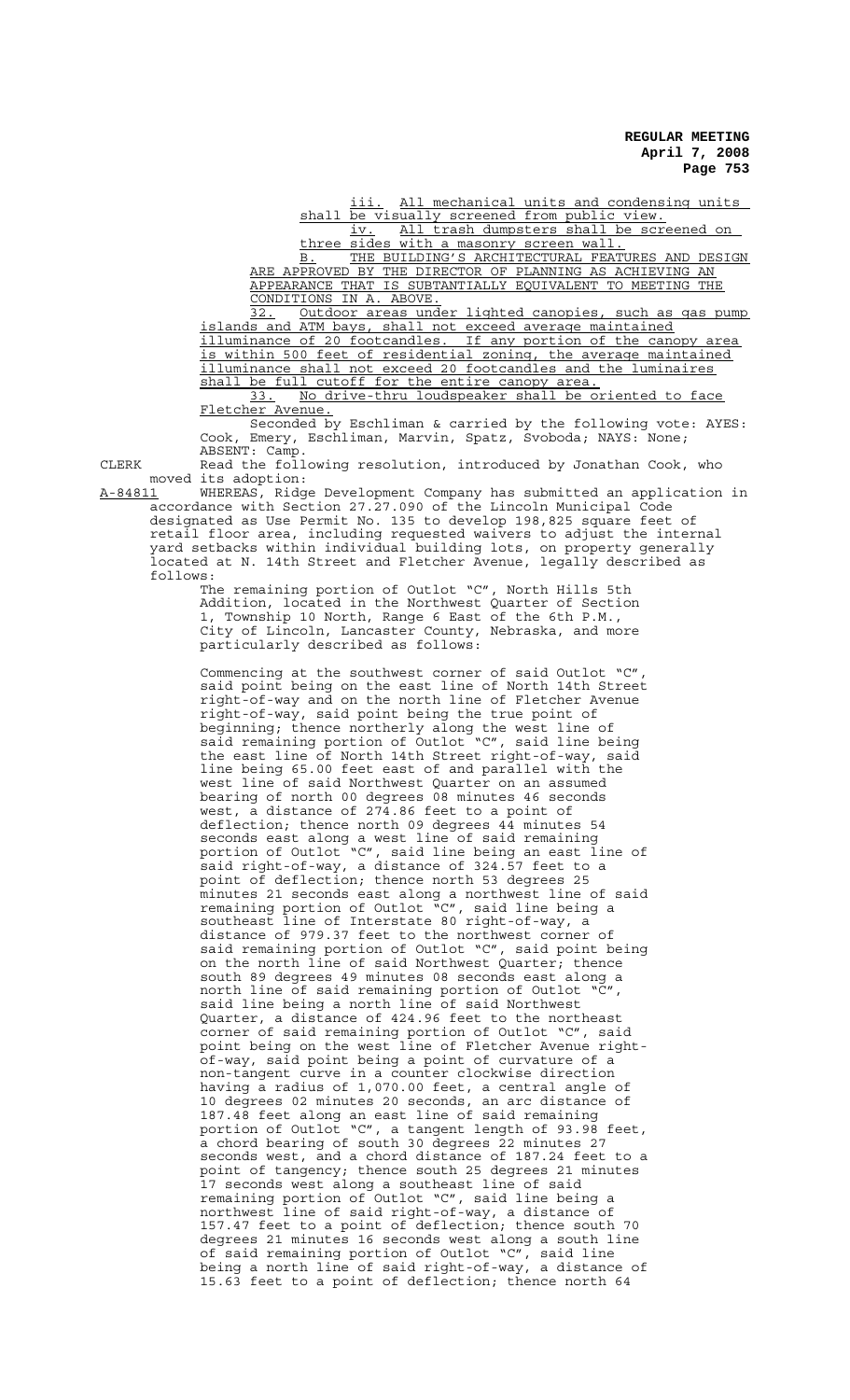> degrees 38 minutes 44 seconds west along a south line of said remaining portion of Outlot "C", said line being a north line of said right-of-way, a distance of 15.00 feet to a point of deflection; thence south 25 degrees 21 minutes 17 seconds west along an east line of said remaining portion of Outlot "C", said line being a west line of said right-of-way, a distance of 60.00 feet to a point of deflection; thence south 64 degrees 38 minutes 44 seconds east along a north line of said remaining portion of Outlot "C", said line being a south line of said right-of-way, a distance of 15.01 feet to a point of deflection; thence south 19 degrees 38 minutes 44 seconds east along an east line of said remaining portion of Outlot "C", said line being a west line of said right-of-way, a distance of 29.76 feet to a point of deflection; thence south 25 degrees 21 minutes 17 seconds west along an east line of said remaining portion of Outlot "C", said line being a west line of said right-of-way, a distance of 374.54 feet to a point of deflection; thence north 64 degrees 38 minutes 43 seconds west along a south line degrees so minutes to second were diving a statuted<br>of said remaining portion of Outlot "C", said lines" being a north line of said right-of-way, a distance of 10.00 feet to a point of deflection; thence south 25 degrees 21 minutes 17 seconds west along an east line of said remaining portion of Outlot "C", said line being a west line of said right-of-way, a distance of 126.18 feet to a point of curvature of a curve in a clockwise direction having a radius of 580.00 feet, a central angle of 13 degrees 04 minutes 51 seconds, an arc length of 132.42 feet along an east line of said remaining portion of Outlot "C", said line being a west line of said right-of-way, a tangent length of 66.50 feet, a chord bearing of south 31 degrees 53 minutes 42 seconds west, and a chord distance of 132.13 feet to a point of compound curvature of a curve in a clockwise direction having a radius of 577.38 feet, a central angle of 04 degrees 55 minutes 05 seconds, an arc length of 49.56 feet along a southeast line of said remaining portion of Outlot "C", said line being a northwest line of said rightof-way, a tangent length of 24.80 feet, a chord bearing of south 40 degrees 53 minutes 40 seconds west, and a chord length of 49.54 feet to a point of deflection; thence north 85 degrees 01 minutes 29 seconds west along a south line of said remaining portion of Outlot "C", said line being a north line of said right-of-way, a distance of 24.99 feet to a point of deflection; thence north 40 degrees 01 minutes 29 seconds west along a southwest line of said remaining portion of Outlot "C", said line being a northeast line of said right-of-way, a distance of 10.00 feet to a point of deflection; thence south 49 degrees 58 minutes 31 seconds west along a southeast line of said remaining portion of Outlot "C", said line being a northwest line of said right-of-way, a distance of 70.00 feet to a point of deflection; thence south 40 degrees 01 minutes 29 seconds east along a northeast line of said remaining portion of Outlot "C", said line being a southwest line of said right-of-way, a distance of 15.00 feet to a point of deflection; thence south 06 degrees 12 minutes 10 seconds west along an east line of said remaining portion of Outlot "C", said line being a west line of said right-of-way, a distance of 31.41 feet to a point of curvature of a non-tangent curve in a clockwise direction having a radius of 587.38 feet, a central angle of 08 degrees 29 minutes 28 seconds, an arc distance of 87.05 feet along a southeast line of said remaining portion of Outlot "C", said line being a northwest line of said right-of-way, a tangent length of 43.60 feet, a chord bearing of south 59 degrees 36 minutes 22 seconds west, and a chord distance of 86.97 feet to a point of curvature of a non-tangent curve in a clockwise direction having a radius of 585.00 feet, a central angle of 27 degrees 08 minutes 26 seconds, an arc distance of 277.11 feet along a southeast line of said remaining portion of Outlot "C", said line being a northwest line of said right-of-way, a tangent length of 141.21 feet, a chord bearing of south 76 degrees 17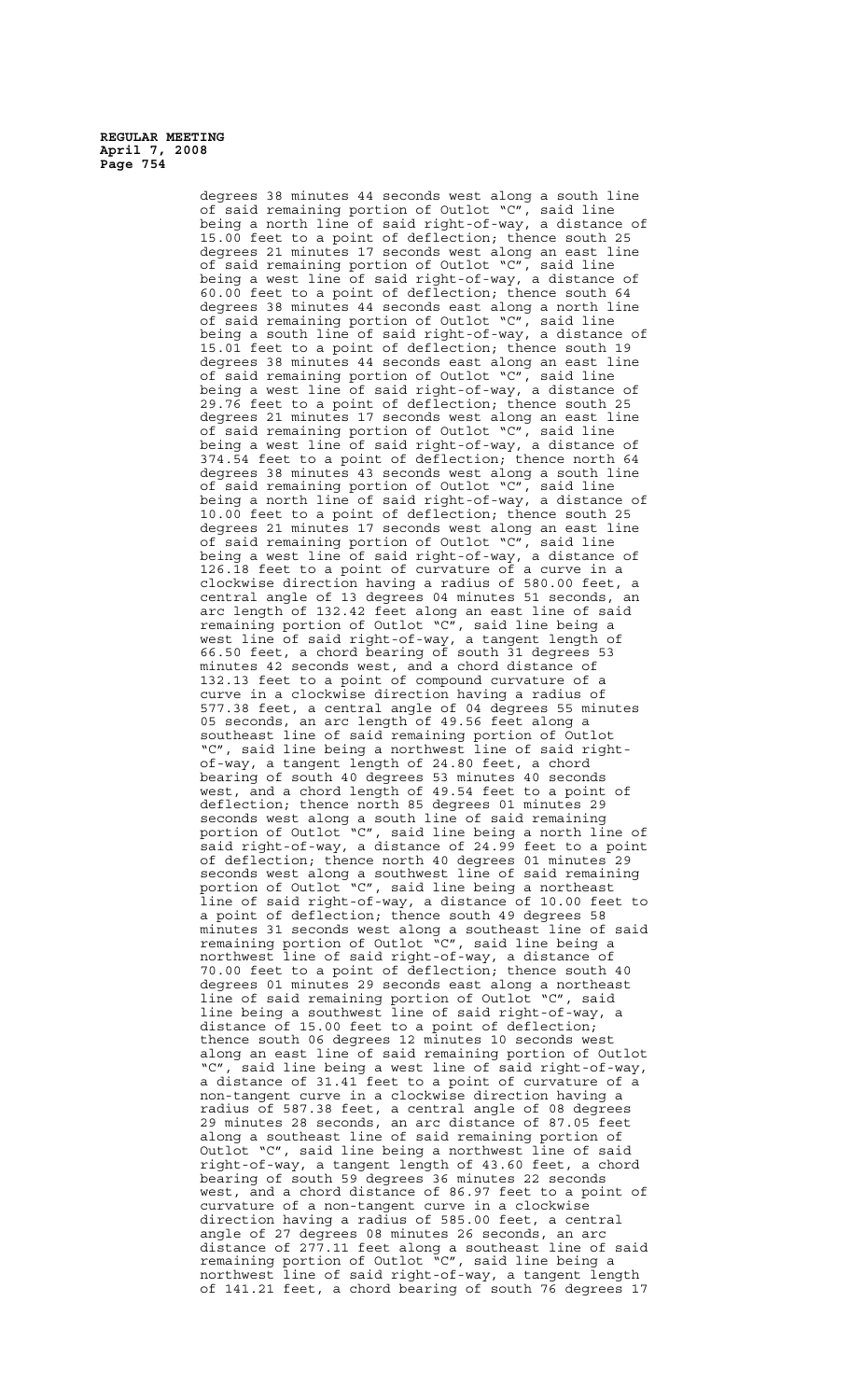minutes 01 seconds west, and a chord distance of 274.53 feet to a point; thence south 89 degrees 51 minutes 14 seconds west along a south line of said remaining portion of Outlot "C", said line being a north line of said right-of-way, a distance of 327.10 feet to a point of beginning; said tract contains a calculated area of 849,109.46 square feet or 19.49 acres, more or less;

WHEREAS, the real property adjacent to the area included within the site plan for this construction of retail space will not be adversely affected; and

WHEREAS, said site plan together with the terms and conditions hereinafter set forth are consistent with the intent and purpose of Title 27 of the Lincoln Municipal Code to promote the public health, safety, and general welfare.

NOW, THEREFORE, BE IT RESOLVED by the City Council of the City of Lincoln, Nebraska:

That the application of Ridge Development Company, hereinafter referred to as "Permittee", to develop 198,825 square feet of retail floor area be and the same is hereby granted under the provisions of Section 27.27.090 of the Lincoln Municipal Code upon condition that construction and operation of said retail space be in strict compliance with said application, the site plan, and the following additional express terms, conditions, and requirements:

1. This permit approves 198,825 square feet of retail floor area with a waiver of internal yard setbacks.

2. Permittee must revise the site plan to add the following General Notes:

30. PRIOR TO RECEIVING A BUILDING PERMIT FOR A BUILDING OF LESS THAN 30,000 SQUARE FEET OF FLOOR AREA, THE ARCHITECT OF RECORD FOR THE BUILDING PLANS SHALL CERTIFY THAT THE BUILDING'S ARCHITECTURAL DESIGN AND FEATURES COMPLY WITH ONE OF THE FOLLOWING TWO CONDITIONS:

A. THE BUILDING'S ARCHITECTURAL DESIGN AND FEATURES MEET ALL OF THE FOLLOWING ITEMS:

i. The building shall be faced with a minimum of 20% brick or stone (including cultured stone) the buff/earth tone color range or shades thereof, and the remainder of the building shall be constructed of one or more of the following in a color range compatible with the brick or stone masonry: split-face concrete masonry architectural pre-cast, synthetic stucco, EIFS, hardy plank siding, cast-in-place concrete with a brick masonry veneer, or pre-cast<br>concrete with a brick masonry veneer.

concrete with a brick masonry<br>ii. The roof of the bu The roof of the building shall be flat, sloped with a minimum slope of 4:12, or a combination of flat and sloped. The roof material for sloped roofs shall be high quality upscale asphalt shingles, synthetic slate shingles or standing seam metal, and shall be a color compatible with the brick or stone masonry.

iii. All mechanical units and condensing units shall be visually screened from public view.

iv. All trash dumpsters shall be screened on three sides with a masonry screen wall.

B. THE BUILDING'S ARCHITECTURAL FEATURES AND DESIGN ARE APPROVED BY THE DIRECTOR OF PLANNING AS ACHIEVING AN APPEARANCE THAT IS SUBSTANTIALLY EQUIVALENT TO MEETING THE CONDITIONS IN A. ABOVE.

31. PRIOR TO RECEIVING A BUILDING PERMIT FOR A BUILDING OF 30,000 OR MORE SQUARE FEET OF FLOOR AREA, THE ARCHITECT OF RECORD FOR THE BUILDING PLANS SHALL CERTIFY THAT THE BUILDING'S ARCHITECTURAL DESIGN AND FEATURES COMPLY WITH ONE OF THE FOLLOWING TWO CONDITIONS:

A. THE BUILDING'S ARCHITECTURAL DESIGN AND FEATURES MEET ALL OF THE FOLLOWING ITEMS:

i The building shall be constructed of one or more of the following in the buff/earth tone color range or shades thereof: brick, stone (including cultured stone), split-face concrete masonry, architectural pre-cast, synthetic stucco, EIFS, hardy

plank siding, cast-in-place concrete with a brick masonry veneer, or pre-cast concrete with a brick masonry veneer.<br>ii. The

The roof of the building shall be flat sloped with a minimum slope of 4:12, or a combination of flat and sloped. The roof material for sloped roofs shall be high quality upscale asphalt shingles,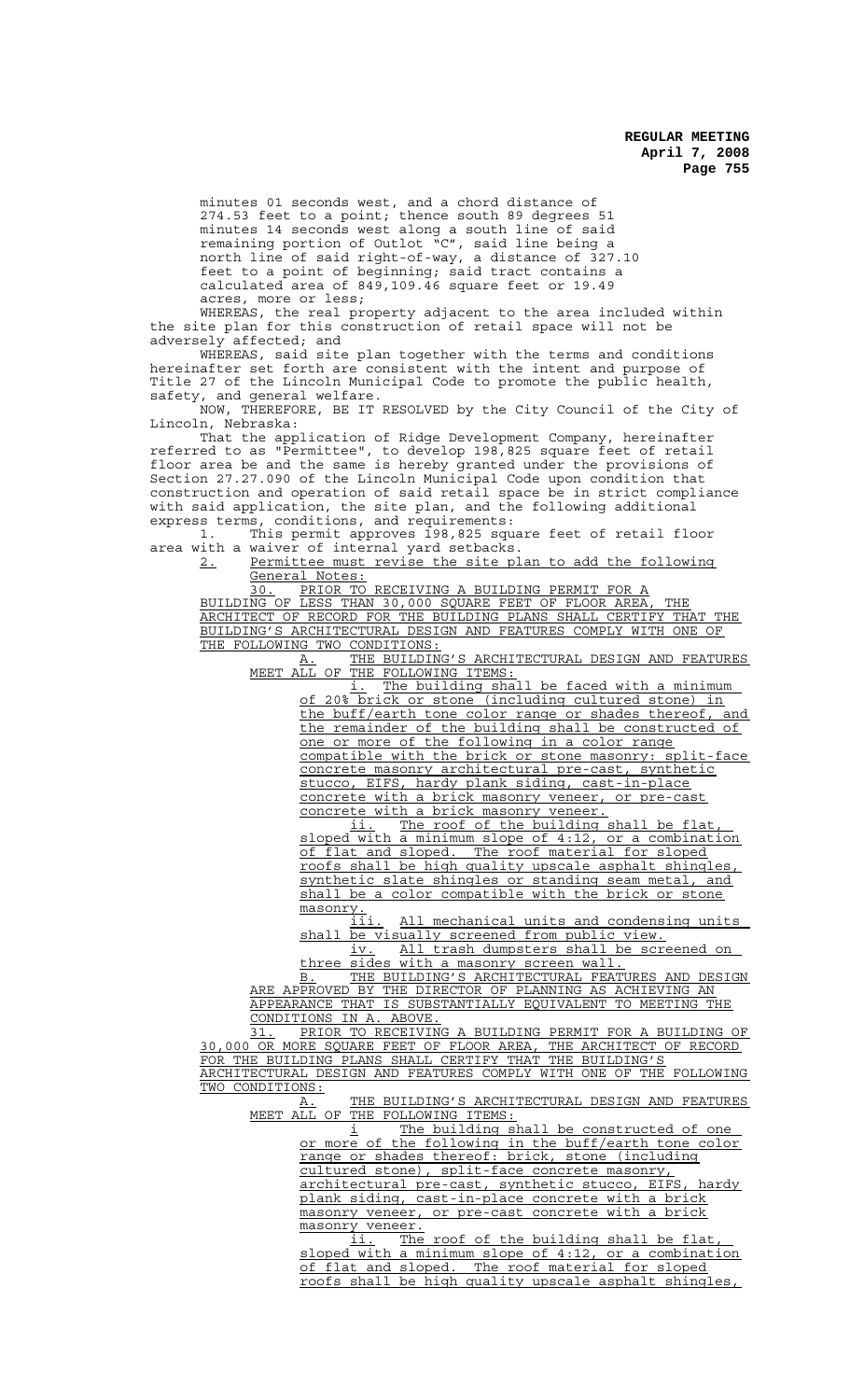> synthetic slate shingles or standing seam metal, and shall be a color compatible with the brick or stone masonry.<br>iii

All mechanical units and condensing units shall be visually screened from public view.<br>iv. All trash dumpsters shall be scre All trash dumpsters shall be screened on

three sides with a masonry screen wall. B. THE BUILDING'S ARCHITECTURAL FEATURES AND DESIGN ARE APPROVED BY THE DIRECTOR OF PLANNING AS ACHIEVING AN APPEARANCE THAT IS SUBTANTIALLY EQUIVALENT TO MEETING THE CONDITIONS IN A. ABOVE.

32. Outdoor areas under lighted canopies, such as gas pump islands and ATM bays, shall not exceed average maintained illuminance of 20 footcandles. If any portion of the canopy area is within 500 feet of residential zoning, the average maintained illuminance shall not exceed 20 footcandles and the luminaires

shall be full cutoff for the entire canopy area.<br>33. No drive-thru loudspeaker shall be o No drive-thru loudspeaker shall be oriented to face Fletcher Avenue.

2 3. Before receiving building permits:

a. The Permittee must submit a revised and reproducible final plan including seven copies to the Planning Director.

- b. The construction plans must comply with the approved plans.
- c. Final plats within the area of the Use Permit must be approved by the City.

 $\frac{1}{3}$  4. Before occupying the commercial buildings all development and construction shall have been completed on compliance with the approved plans.

4 5. All privately-owned improvements, including landscaping, are to be permanently maintained by the owner or an appropriately established owners association approved by the City.

5 6. The site plan approved by this permit shall be the basis for all interpretations of setbacks, yards, locations of buildings, location of parking and circulation elements, and similar matters.<br> $67_L$  This resolution's terms, conditions, and requ

This resolution's terms, conditions, and requirements bind and obligate the Permittee, its successors and assigns.

7.8. The applicant shall sign and return the letter of acceptance to the City Clerk within 60 days following the approval of the special permit, provided, however, said 60-day period may be extended up to six months by administrative amendment. The clerk shall file a copy of the resolution approving the special permit and the letter of acceptance with the Register of Deeds, filling fees therefor to be paid in advance by the applicant.

Introduced by Jonathan Cook Seconded by Emery & carried by the following vote: AYES: Cook, Emery, Eschliman, Marvin, Spatz, Svoboda; NAYS: None; ABSENT: Camp; ABSTAINED: Marvin.

### **ORDINANCE - 1ST READING & RELATED RESOLUTIONS (AS REQUIRED)**

AMENDING CHAPTER 2.54 OF THE LINCOLN MUNICIPAL CODE RELATING TO CONFLICTS OF INTEREST OF OFFICERS AND EMPLOYEES TO DECLARE THE POLICY OF THE CHAPTER; TO REVISE THE DEFINITION OF IMMEDIATE FAMILY; TO ADOPT STANDARDS FOR ETHICAL CONDUCT OF OFFICERS AND EMPLOYEES, INCLUDING GENERAL PRINCIPALS RELATING TO FINANCIAL INTERESTS, USE OF INFORMATION, STATUS, OR PROPERTY FOR PRIVATE GAIN, AND CONTRACTING WITH THE CITY; TO REQUIRE CANDIDATES FOR OFFICE TO DISCLOSE EXISTING OR PENDING CONTRACTUAL RELATIONSHIPS WITH THE CITY; TO DECLARE INTERESTS IN CONTRACTS BY REVISING LANGUAGE, POSTING OF INFORMATION ON WEBSITES, TO REQUIRE ADDITIONAL INFORMATION ON DISCLOSURES, TO EXTEND BID DEADLINES, AND TO REQUIRE COUNCIL APPROVAL OF SUCH CONTRACTS - PRIOR to reading:

SPATZ Moved to continue  $1^{st}$  Reading for Bill No. 08-37 on April 14, 2008 with Public Hearing on April 21, 2008.<br>Seconded by Cook & carried by the following vote: AYES: Cook,

Seconded by Cook & carried by the following vote: AYES: Cook, Emery, Eschliman, Marvin, Spatz, Svoboda; NAYS: None; ABSENT: Camp. CLERK Read an ordinance, introduced by John Spatz, amending Chapter 2.54 of the Lincoln Municipal Code relating to conflicts of interest of officers and employees to declare the policy of the Chapter; to revise the definition of immediate family; to adopt standards for ethical conduct of officers and employees, including general principals relating to financial interests, use of information, status, or property for private gain, and contracting with the City; to require candidates for office to disclose existing or pending contractual relationships with the City; to declare interests in contracts by revising language, posting of information on websites, to require additional information on disclosures, to extend bid deadlines, and to require Council approval of such contracts, the first time.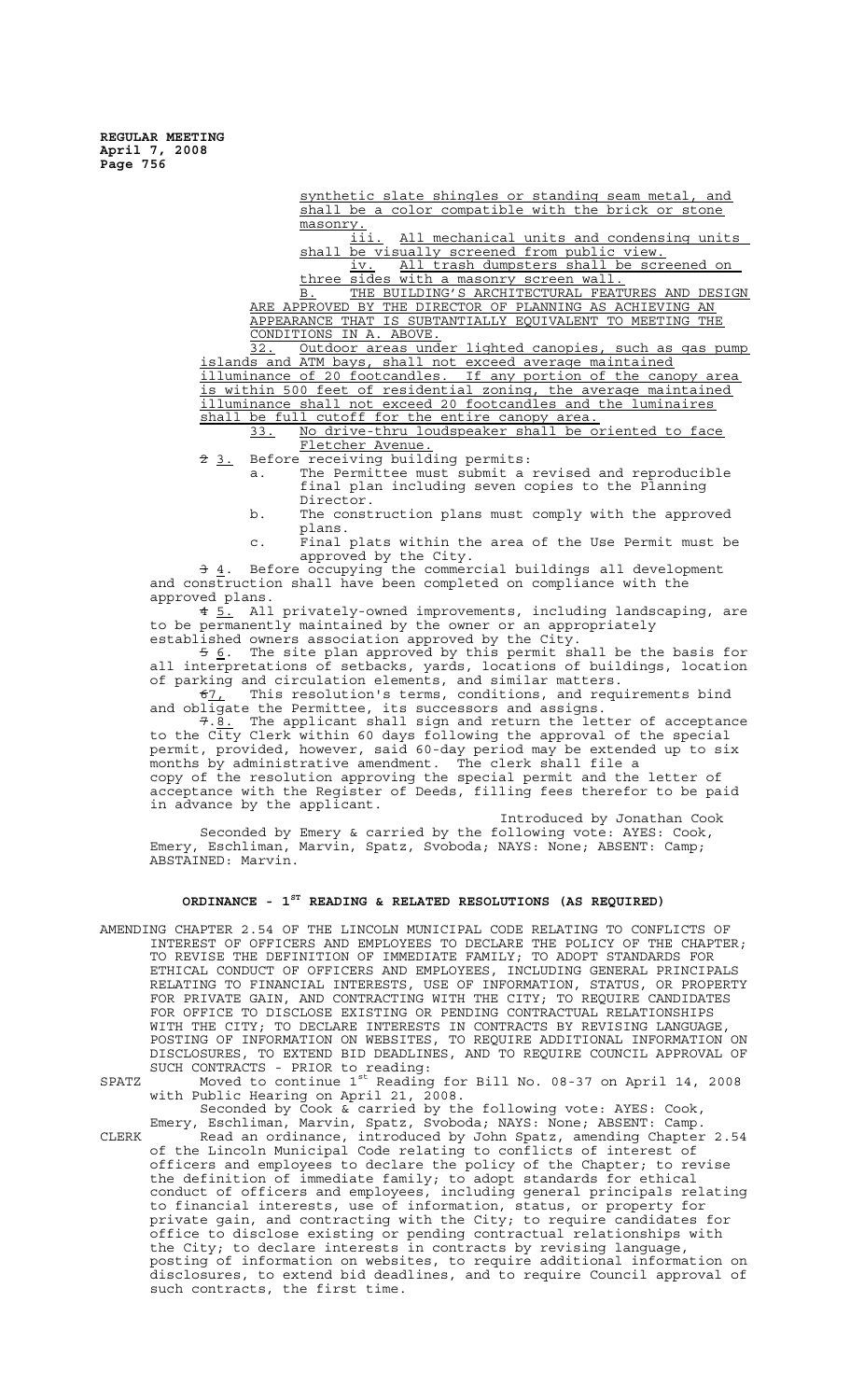- ANNEXATION NO. 08002 AMENDING THE LINCOLN CORPORATE LIMITS MAP BY ANNEXING APPROXIMATELY 64 ACRES OF PROPERTY GENERALLY LOCATED AT CORNHUSKER HIGHWAY AND FLETCHER AVENUE - CLERK read an ordinance, introduced by Ken Svoboda, annexing and including the below described land as part of the City of Lincoln, Nebraska and amending the Corporate Limits Map attached to and made a part of Ordinance No. 18208, to reflect the extension of the corporate limits boundary of the City of Lincoln, Nebraska established and shown thereon, the first time.
- MISCELLANEOUS NO. 08004 AMENDING TITLE 26 OF THE LINCOLN MUNICIPAL CODE RELATING TO SUBDIVISIONS BY AMENDING SECTION 26.11.060 TO MODIFY WHEN AN APPLICATION FOR A FINAL PLAT SHALL AUTOMATICALLY EXPIRE AND BECOME NULL AND VOID; AMENDING SECTION 26.15.020 TO DELETE THE REQUIREMENT THAT AN AERIAL PHOTOGRAPH FROM THE LANCASTER COUNTY SOIL SURVEY MAPS DESIGNATING SOIL TYPES AND AN EXPLANATION ON HOW (1) THE ENGINEERING PROPERTIES, AND (2) THE PHYSICAL CHEMICAL AND WATER PROPERTIES OF THE SOIL WILL AFFECT THE PROPOSED DEVELOPMENT TO BE INCLUDED WITH THE PRELIMINARY PLAT AND FURTHER DELETING THE REQUIREMENT FOR A CERTIFICATION FROM A GEOTECHNICAL ENGINEER THAT THE SOIL DATA SUPPLED IS STILL APPROPRIATE IF THE GRADING PLAN SHOWS MORE THAN A FIVE-FOOT CUT ON A SIGNIFICANT PART OF THE AREA OR A LARGE NUMBER OF BASEMENTS ARE ANTICIPATED - CLERK read an ordinance, introduced by Ken Svoboda, amending Title 26 of the Lincoln Municipal Code relating to subdivisions by amending Section 26.11.060 to modify when an application for a final plat shall automatically expire and become null and void; amending Section 26.15.020 to delete the requirement that an aerial photograph from the Lancaster County soil survey maps designating soil types and an explanation on how (1) the engineering properties, and (2) the physical chemical and water properties of the soil will affect the proposed development to be included with the preliminary plat and further deleting the requirement for a certification from a geotechnical engineer that the soil data suppled is still appropriate if the grading plan shows more than a five-foot cut on a significant part of the area or a large number of basements are anticipated; and repealing Sections 26.11.060 and 26.15.020 of the Lincoln Municipal Code as hitherto existing, the first time.
- APPROVING THE SALE OF CITY OWNED PROPERTIES LOCATED AT 1747, 1801, 1803, AND 1807 NORTH 24TH STREET AND 429 B STREET TO NEIGHBORWORKS-LINCOLN AND AFFORDABLE HOUSING INITIATIVE - CLERK read an ordinance, introduced by Ken Svoboda, authorizing the sale of City owned property at 1747, 1801, 1803, 1807 North 24<sup>th</sup> Street and 429 B Street, the first time.
- APPROVING A LEASE AGREEMENT BETWEEN THE CITY AND SLICK GRAPHIX FOR THE LEASE OF SPACE BY THE LINCOLN AREA AGENCY ON AGING FOR ITS LINCOLN INFORMATION FOR THE ELDERLY (LIFE) PROGRAM AT 370 FIFTH STREET, DAVID CITY, NEBRASKA - CLERK read an ordinance, introduced by Ken Svoboda, accepting and approving a Lease Agreement between the City of Lincoln and Jamie Sylvester dba Slick Graphix for the lease of office space by the Lincoln Area Agency on Aging for its Lincoln Information For the Elderly (LIFE) Program office located at 370 Fifth Street, David City, NE 68632, for a 12-month term from March 1, 2008 through February 28, 2009, the first time.

### **ORDINANCES - 3RD READING & RELATED RESOLUTIONS (as required)**

CHANGE OF ZONE 08003 - APPLICATION OF OLDERBAK ENTERPRISES NORTH, LLC FOR A CHANGE OF ZONE FROM O-2 SUBURBAN OFFICE DISTRICT TO B-3 COMMERCIAL DISTRICT ON PROPERTY GENERALLY LOCATED NORTHWEST OF THE INTERSECTION OF S. 48TH AND MEREDETH STREET. (RELATED ITEMS: 08-17, 08R-65) (ACTION DATE: 3/10/08) (3/3/08 - P.H. CON'T. 4 WEEKS TO 3/31/08) (ACTION DATE: 4/7/08) - PRIOR to reading:

COOK Moved to delay action on Bill No. 08-17 for one week to 4/14/08. Seconded by Spatz & carried by the following vote: AYES: Cook,

Emery, Eschliman, Marvin, Spatz, Svoboda; NAYS: None; ABSENT: Camp. CLERK Read an ordinance, introduced by Ken Svoboda, amending the Lincoln Zoning District Maps attached to and made a part of Title 27 of the Lincoln Municipal Code, as provided by Section 27.05.020 of the Lincoln Municipal Code, by changing the boundaries of the districts established and shown thereon, the third time.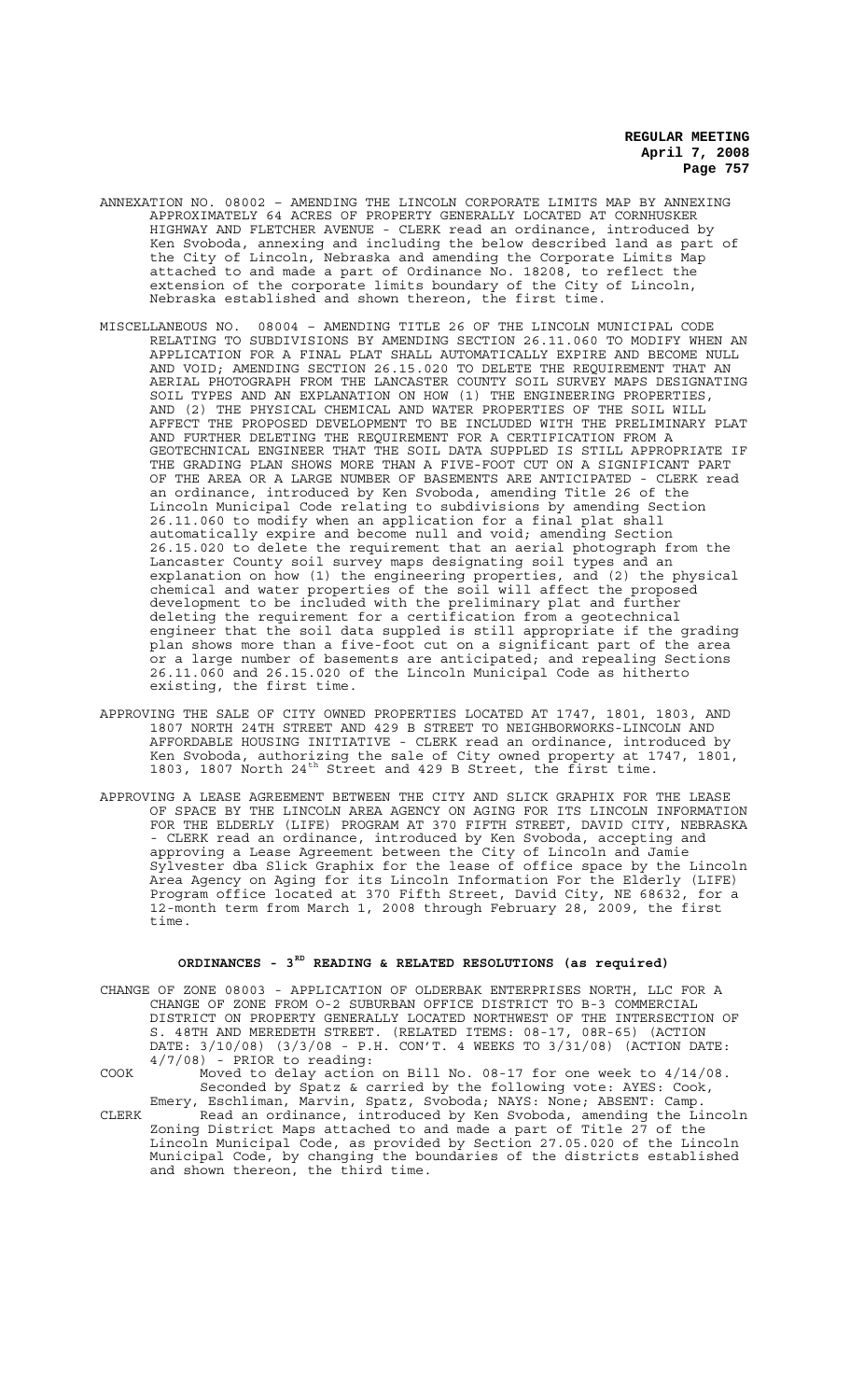SPECIAL PERMIT 08007 - APPEAL OF KEITH SACKSCHEWSKY TO THE PLANNING COMMISSION'S CONDITIONAL APPROVAL OF THE APPLICATION OF OLDERBAK ENTERPRISES NORTH LLC TO EXPAND A NONCONFORMING USE TO INCREASE THE AREA WHERE THE SALE OF ALCOHOLIC BEVERAGES FOR CONSUMPTION OFF THE PREMISES IS ALLOWED, ON PROPERTY GENERALLY LOCATED NORTHWEST OF THE INTERSECTION OF S. 48TH STREET AND MEREDETH STREET. (RELATED ITEMS: 08-17, 08R-65) (ACTION DATE: 3/10/08) (3/3/08 - P.H. CON'T. 4 WEEKS TO 3/31/08) (ACTION DATE: 4/7/08)- PRIOR to reading: COOK Moved to delay action on Bill No. 08R-65 for one week to 4/14/08. Seconded by Spatz & carried by the following vote: AYES: Cook, Emery, Eschliman, Marvin, Spatz, Svoboda; NAYS: None; ABSENT: Camp.

DECLARING APPROXIMATELY 58,520 SQUARE FEET OF THE CORNHUSKER CONVENTION CENTER AT S. 13TH STREET AND M STREET AS SURPLUS PROPERTY - CLERK read an ordinance, introduced by Robin Eschliman, declaring the City-owned property generally located at South 13<sup>th</sup> Street and M Street as surplus and authorizing the sale thereof to Shubh Hotels Lincoln, LLC, a Florida limited liability company, the third time. ESCHLIMAN Moved to pass the ordinance.

Seconded by Svoboda & carried by the following vote: AYES: Cook, Emery, Eschliman, Marvin, Spatz, Svoboda; NAYS: None; ABSENT: Camp. The ordinance, being numbered **#19067**, is recorded in Ordinance Book #26, Page

### **REGISTERED TO SPEAK SESSION - NONE**

#### **OPEN MICROPHONE SESSION** - **NONE**

#### **MISCELLANEOUS BUSINESS**

#### **PENDING -**

SVOBODA Moved to extend the Pending List to April 14, 2008. Seconded by Cook & carried by the following vote: AYES: Cook, Emery, Eschliman, Marvin, Spatz, Svoboda; NAYS: None; ABSENT: Camp.

#### **UPCOMING RESOLUTIONS -**

SVOBODA Moved to approve the resolutions to have Public Hearing on April 14, 2008. Seconded by Cook & carried by the following vote: AYES: Cook, Emery, Eschliman, Marvin, Spatz, Svoboda; NAYS: None; ABSENT: Camp.

#### **ADJOURNMENT 2:03 P.M.**

CAMP Moved to adjourn the City Council meeting of April 7, 2008. Seconded by Cook & carried by the following vote: AYES: Cook, Emery, Eschliman, Marvin, Spatz, Svoboda; NAYS: None; ABSENT: Camp. So ordered.

 $\overline{a}$ 

j.

Joan E. Ross, City Clerk

Judy Roscoe, Senior Office Assistant